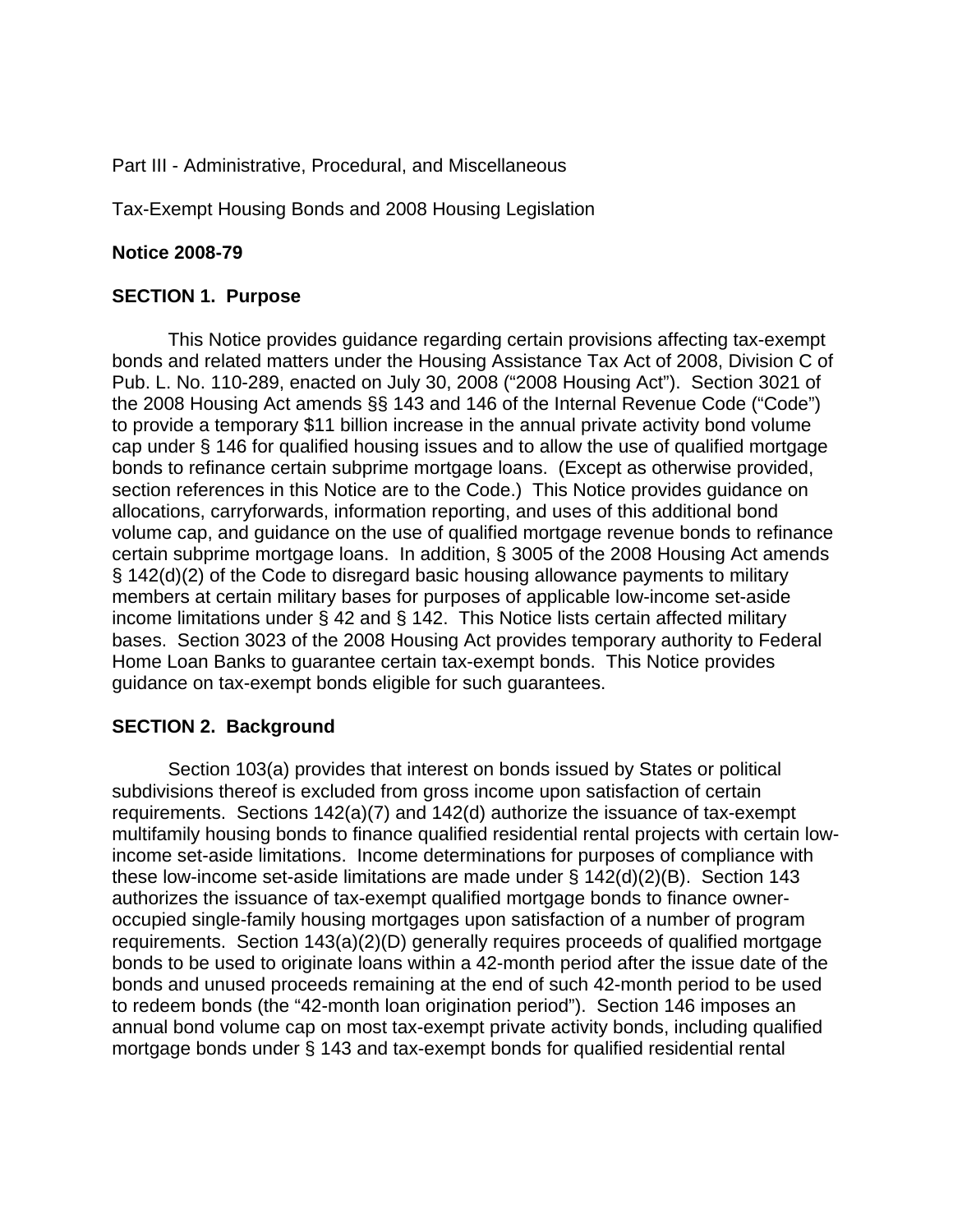projects under § 142(a)(7). Section 25 allows an issuer to exchange tax-exempt bond volume cap under § 146 with respect to qualified mortgage bonds under § 143 for authority to issue certain mortgage credit certificates. Section 42 provides a low-income housing tax credit for certain projects which, among other things, meet low-income setaside limitations similar to those applicable to tax-exempt bonds for qualified residential rental projects under § 142(d). Section  $42(g)(4)$  provides that § 142(d)(2)(B) applies for purposes of determining whether a project qualifies for the low-income housing tax credit.

# **SECTION 3. Allocation, Carryforward, Use, and Reporting of Additional Bond Volume Cap under § 3021(a) of the 2008 Housing Act**

### **3.1 General Volume Cap under § 146 of the Code**

Section 146 generally provides a unified annual state tax-exempt private activity bond volume cap for most private activity bonds and § 146(f) provides a three-year carryforward mechanism for unused bond volume cap. Section 146(d)(1) provides that the State ceiling applicable to any State for any calendar year is the greater of: (A) an amount equal to \$75 multiplied by the State population, or (B) \$225,000,000. Pursuant to § 103(c)(2), the term "State" includes the District of Columbia and any possession of the United States. Section 146(d)(2) provides for inflation adjustments to the amounts described in § 146(d)(1) for calendar years after 2002. Section 146(d)(4) provides for an adjustment to the bond volume cap for certain United States possessions. For purposes of this Notice, this general bond volume cap or State ceiling provided to States for private activity bonds under § 146(d)(1) is referred to as "General Volume Cap" to distinguish it from "2008 Housing Act Volume Cap," as defined below.

### **3.2 2008 Housing Act Volume Cap**

Section  $3021(a)(1)$  of the 2008 Housing Act adds new § 146(d)(5) which authorizes a temporary increase in the annual State private activity bond volume cap for 2008 ("2008 Housing Act Volume Cap") for use only for bonds for "qualified housing issues" as defined below, that are issued after the date of enactment of the 2008 Housing Act and by the end of calendar year 2010. Section 146(d)(5)(A) provides that, for calendar year 2008, the State ceiling for each State shall be increased by an amount equal to \$11,000,000,000 multiplied by a fraction: (i) the numerator of which is the State ceiling for the State for calendar year 2008 (determined without regard to the increase in § 146(d)(5)(A)), and (ii) the denominator of which is the sum of the State ceilings determined under clause (i) for all States. Section 146(d)(5)(B)(i) provides that the 2008 Housing Act Volume Cap may be allocated only to finance "qualified housing issues." Section 146(d)(5)(B)(ii) defines the term "qualified housing issue" as: (I) an issue for qualified residential rental projects under § 142(a)(7), or (II) a qualified mortgage issue (determined by substituting a 12-month origination period for the 42-month origination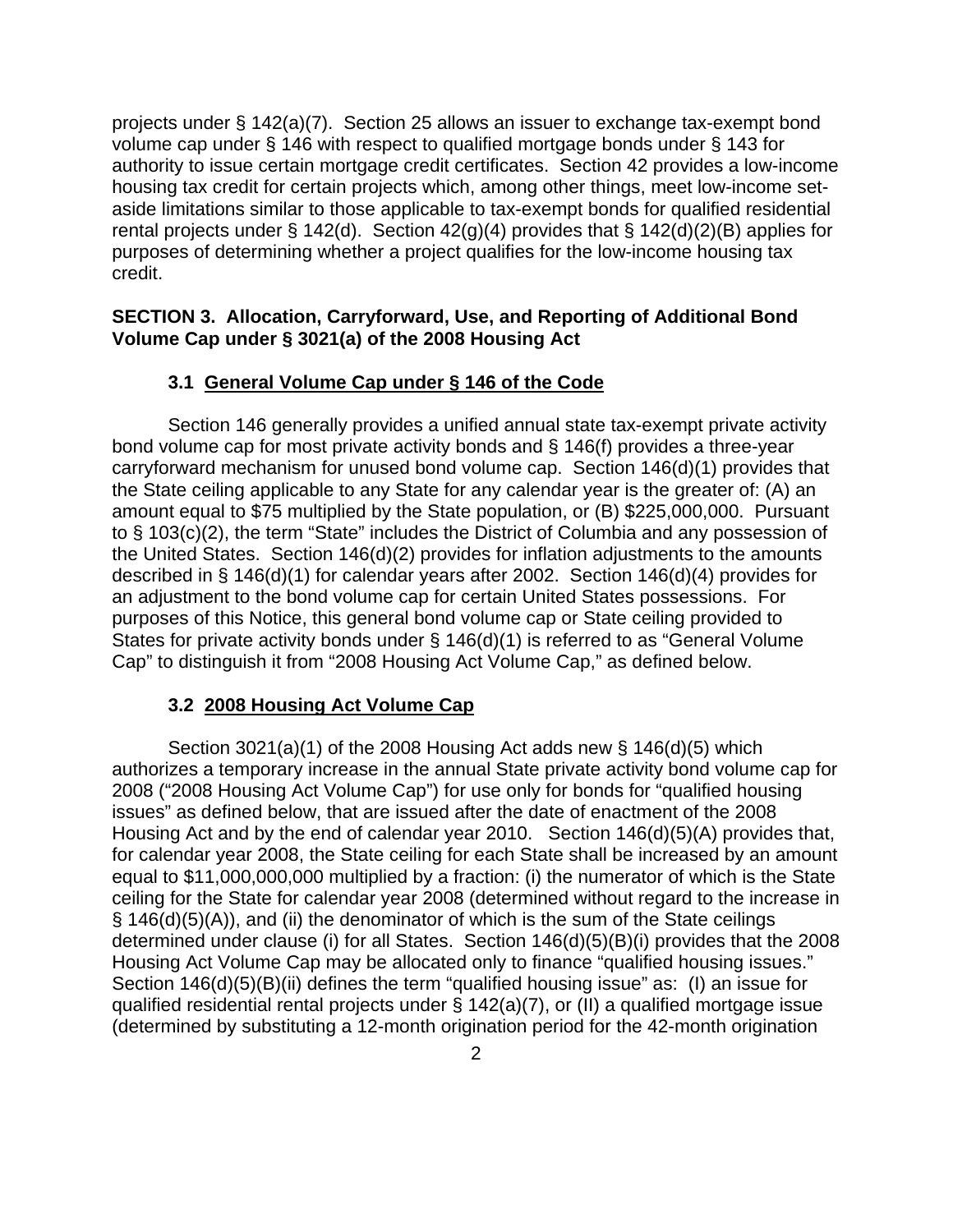period under  $\S$  143(a)(2)(D)(i)).

#### **3.3 Allocation of 2008 Housing Act Volume Cap**

Interpretative questions have arisen regarding allocations of the 2008 Housing Act Volume Cap to each of the States and whether and to what extent the District of Columbia and possessions of the United States receive allocations of the 2008 Housing Act Volume Cap. In this regard, § 103(c)(2) defines a "State" for purposes of the taxexempt bond provisions of the Code, including § 146, as amended by the 2008 Housing Act, to include the District of Columbia and any possession of the United States. Further, in determining 2008 General Volume Cap for this purpose, although § 146(d)(4) provides an adjustment for certain possessions, this adjustment only affects the amount determined under § 146(d)(1)(A).

 The following list provides the allocations of 2008 Housing Act Volume Cap to the States, the District of Columbia, and possessions of the United States. These allocations are based on the 2008 General Volume Cap, determined using the population figures provided in Notice 2008-22, 2008-8 I.R.B. 465, and reflecting the Cost-of-Living Adjustments for 2008 contained in Rev. Proc. 2007-66, 2007-45 I.R.B. 970.

| Area            | <b>Allocation</b> |
|-----------------|-------------------|
| Alabama         | 144,908,544       |
| Alaska          | 96,550,479        |
| American Samoa  | 96,550,479        |
| Arizona         | 198,480,840       |
| Arkansas        | 96,550,479        |
| California      | 1,144,564,324     |
| Colorado        | 152,225,095       |
| Connecticut     | 109,665,263       |
| Delaware        | 96,550,479        |
| D.C.            | 96,550,479        |
| Florida         | 571,487,942       |
| Georgia         | 298,867,838       |
| Guam            | 96,550,479        |
| Hawaii          | 96,550,479        |
| Idaho           | 96,550,479        |
| <b>Illinois</b> | 402,442,519       |
| Indiana         | 198,685,435       |
| Iowa            | 96,550,479        |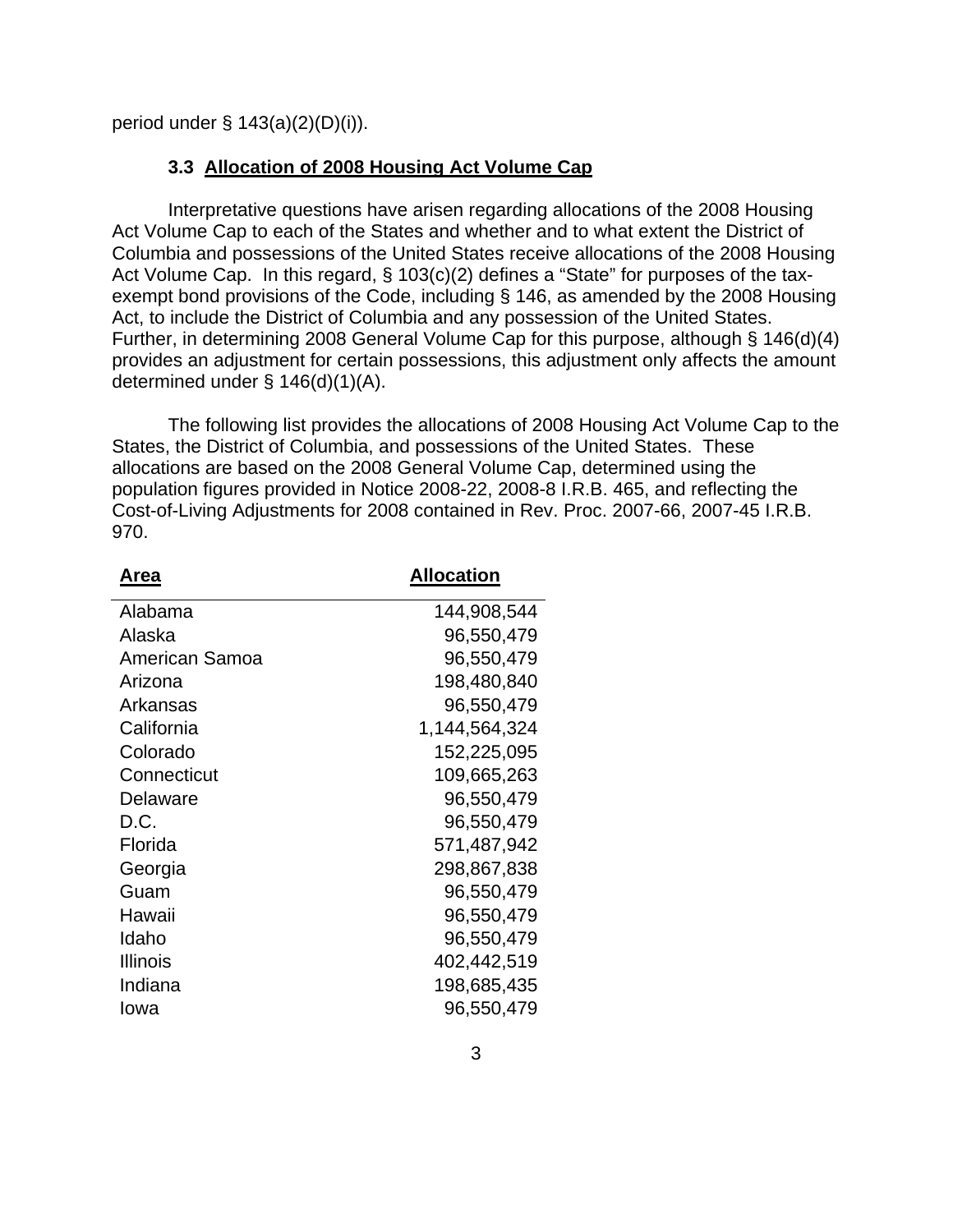| Kansas                   | 96,550,479     |
|--------------------------|----------------|
| Kentucky                 | 132,810,201    |
| Louisiana                | 134,429,985    |
| Maine                    | 96,550,479     |
| Maryland                 | 175,923,133    |
| <b>Massachusetts</b>     | 201,956,503    |
| Michigan                 | 315,371,661    |
| Minnesota                | 162,749,339    |
| Mississippi              | 96,550,479     |
| <b>Missouri</b>          | 184,066,548    |
| Montana                  | 96,550,479     |
| Nebraska                 | 96,550,479     |
| Nevada                   | 96,550,479     |
| New Hampshire            | 96,550,479     |
| New Jersey               | 271,975,917    |
| <b>New Mexico</b>        | 96,550,479     |
| <b>New York</b>          | 604,255,799    |
| <b>North Carolina</b>    | 283,721,527    |
| North Dakota             | 96,550,479     |
| Northern Mariana Islands | 96,550,479     |
| Ohio                     | 359,055,260    |
| Oklahoma                 | 113,266,394    |
| Oregon                   | 117,341,342    |
| Pennsylvania             | 389,299,003    |
| <b>Puerto Rico</b>       | 123,416,049    |
| Rhode Island             | 96,550,479     |
| South Carolina           | 138,015,397    |
| South Dakota             | 96,550,479     |
| Tennessee                | 192,780,879    |
| <b>Texas</b>             | 748,500,523    |
| U.S. Virgin Islands      | 96,550,479     |
| Utah                     | 96,550,479     |
| Vermont                  | 96,550,479     |
| Virginia                 | 241,483,115    |
| Washington               | 202,541,072    |
| West Virginia            | 96,550,479     |
| Wisconsin                | 175,400,093    |
| Wyoming                  | 96,550,479     |
| Total                    | 11,000,000,000 |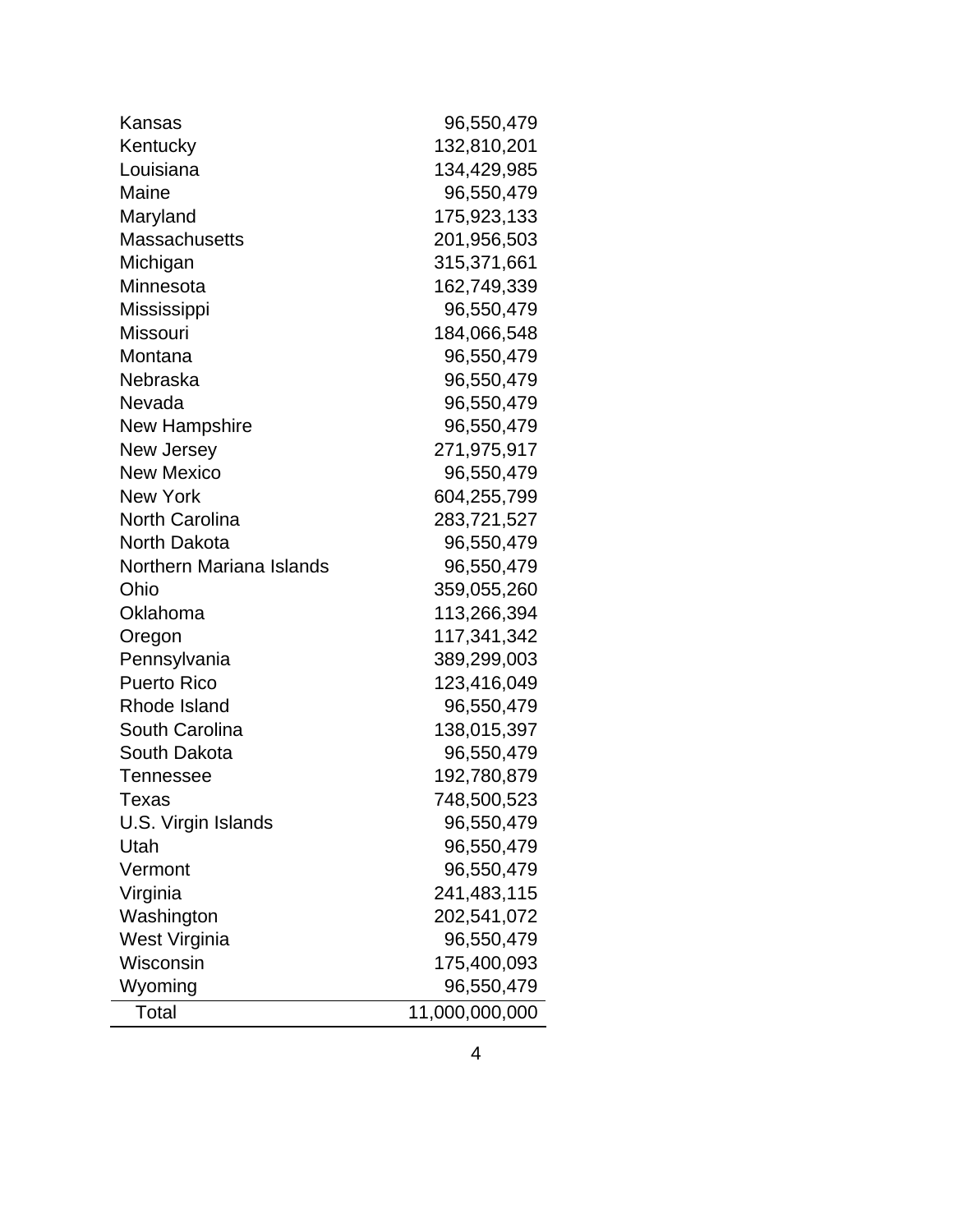#### **3.4 Use and Carryforward of 2008 Housing Act Volume Cap**

New § 146(f)(6), added by § 3021(a)(2) of the 2008 Housing Act, provides that any carryforwards of 2008 Housing Act Volume Cap may be used only for qualified housing issues that are issued by the end of calendar year 2010. Certain interpretive questions have arisen about allocations and carryforwards of 2008 Housing Act Volume Cap in relation to General Volume Cap.

In order to facilitate prompt and flexible use of the 2008 Housing Act Volume Cap to address challenges in the housing market within the limited time-frame provided for this purpose, the Internal Revenue Service will afford issuers flexibility in their use of 2008 Housing Act Volume Cap and in coordinating the use of this volume cap with their General Volume Cap. Accordingly, the 2008 Housing Act Volume Cap should be tracked and accounted for separately from General Volume Cap. Further, in this regard, for purposes of both initial allocations and carryforwards of 2008 Housing Act Volume Cap and General Volume Cap, including, without limitation, the "first-in, firstout" ordering rule for carryforwards of General Volume Cap under § 146(f)(3)(B), an issuer may in its discretion utilize 2008 Housing Act Volume Cap or carryforwards of 2008 Housing Act Volume Cap either before or after the use of General Volume Cap or carryforwards of General Volume Cap.

In applying § 146(f)(2) regarding identification of carryforward purposes for 2008 Housing Act Volume Cap, it is sufficient to identify such carryforwards for use for "qualified housing issues." Thus, issuers retain the flexibility to use such carryforwards for the different types of qualified housing issues as needs dictate.

Further, in order to provide flexibility, an issuer who files a proper carryforward election for 2008 Housing Act Volume Cap may assign any portion of that 2008 Housing Act Volume Cap to another eligible issuer in the state.

#### **3.5 Refinancing of Qualified Subprime Loans under the 2008 Housing Act**

Section 3021(b) of the 2008 Housing Act provides temporary authority under new § 143(k)(12) to refinance qualified subprime loans with qualified mortgage bonds under § 143 that are issued by the end of calendar year 2010. This provision applies to qualified mortgage bonds issued pursuant to General Volume Cap as well as 2008 Housing Act Volume Cap. Section 143(k)(12)(A) provides an exception to the new mortgage requirement under § 143(i)(1) to allow such refinancings. Section 143(k)(12)(B) provides the following special rules for such refinancings: (i) the general 42-month loan origination period under § 143(a)(2)(D)(i) is shortened to 12 months; (ii) the rule under § 143(d) limiting borrowers to those who had no ownership interest in a home in the preceding three years is inapplicable; and (iii) the purchase price limitation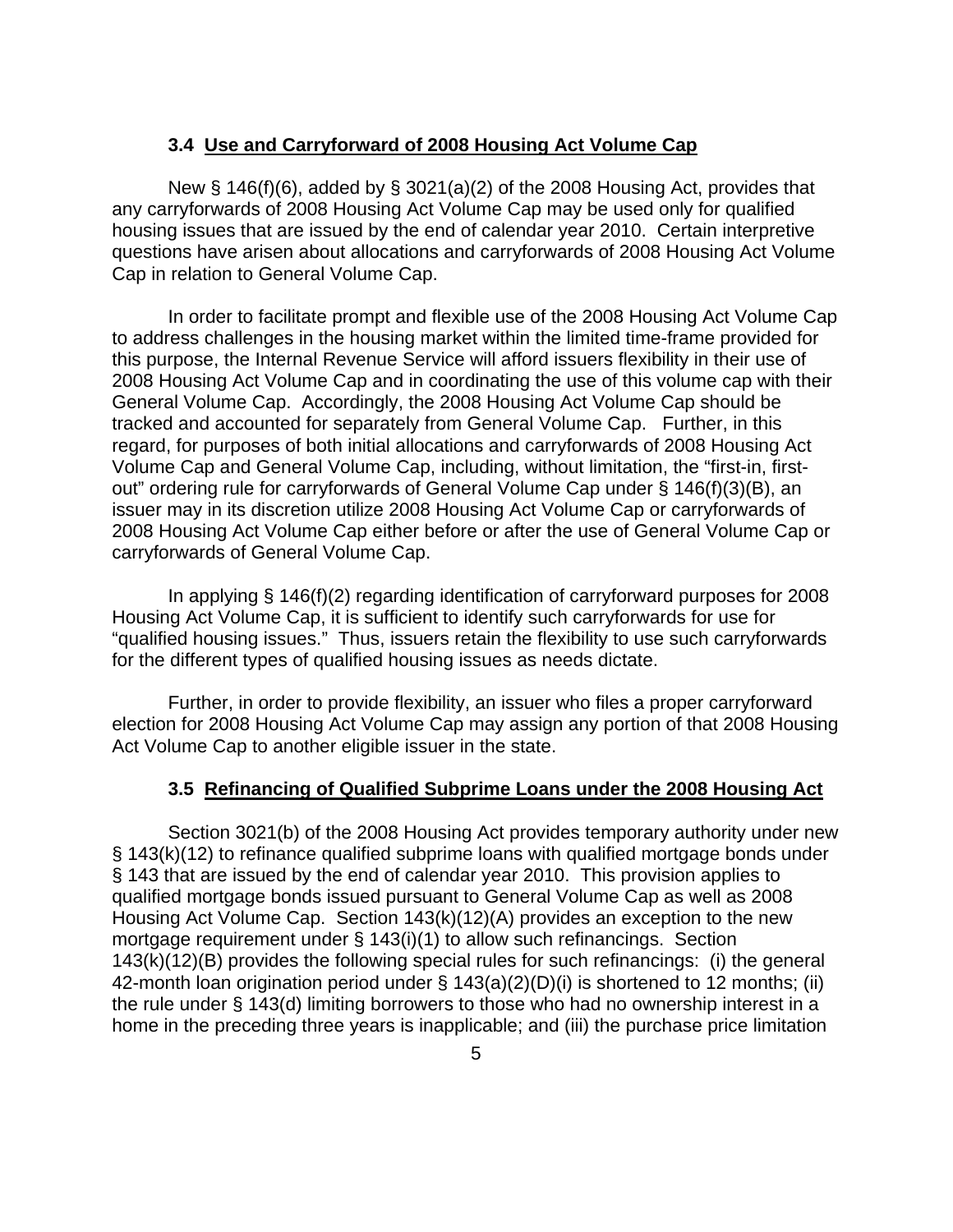under § 143(e) applies based on the market value of the residence at the time of refinancing in lieu of the acquisition cost.

Section 143(k)(12)(C) defines the term "qualified subprime loan" to mean an adjustable rate single-family residential mortgage loan made after December 31, 2001 and before January 1, 2008 that the bond issuer determines would be reasonably likely to cause financial hardship to the borrower if not refinanced. For this purpose, issuers may base determinations with respect to likely financial hardship to borrowers on reasonable estimates made in good faith.

For qualified subprime loan refinancings to be funded from qualified mortgage bonds that have received an allocation of General Volume Cap (as opposed to 2008 Housing Act Volume Cap), an issuer may make proceeds of such bonds available for use for qualified subprime loan refinancings during the permitted 12-month origination period for such loans, and then either redeem bonds from unused proceeds or make such proceeds available for regular qualified mortgage loans under § 143 for the balance of the permitted 42-month origination period for such loans under the general rules for qualified mortgage bonds under § 143(a)(2)(D) before redemption of bonds from unused proceeds. Qualified mortgage bonds that receive an allocation of 2008 Housing Act Volume Cap must apply all unused proceeds to the redemption of bonds after the 12-month period as provided in §  $146(d)(5)(B)(ii)(II)$ , as added by § 3021(a) of the 2008 Housing Act.

# **3.6 Information Reporting and Carryforward Elections for Use of 2008 Housing Act Volume Cap**

Subject to updated IRS information reporting forms or procedures, an issuer of a qualified housing issue that uses 2008 Housing Act Volume Cap should make the following modifications to the IRS Information Return for Tax-exempt Private Activity Bond Issues on Form 8038 filed with respect to the issue:

- 1) Report the bond issue on Line 20c of IRS Form 8038;
- 2) If the bond issue is an issue described in  $\S$  142(a)(7) (relating to qualified residential rental projects), enter the following description: "2008 Housing Act Qualified Housing Issue under 142";
- 3) If the bond issue is a qualified mortgage issue (determined by substituting "12-month period" for "42-month period" each place it appears in § 143(a)(2)(D)(i)), enter the following description: "2008 Housing Act Qualified Housing Issue under 143";
- 4) Issuers of qualified housing issues that use a carryforward of 2008 Housing Act Volume Cap should complete line 44b by attaching a copy of the IRS Carryforward Election of Unused Private Activity Bond Volume Cap on Form 8328 filed in accordance with the procedures described in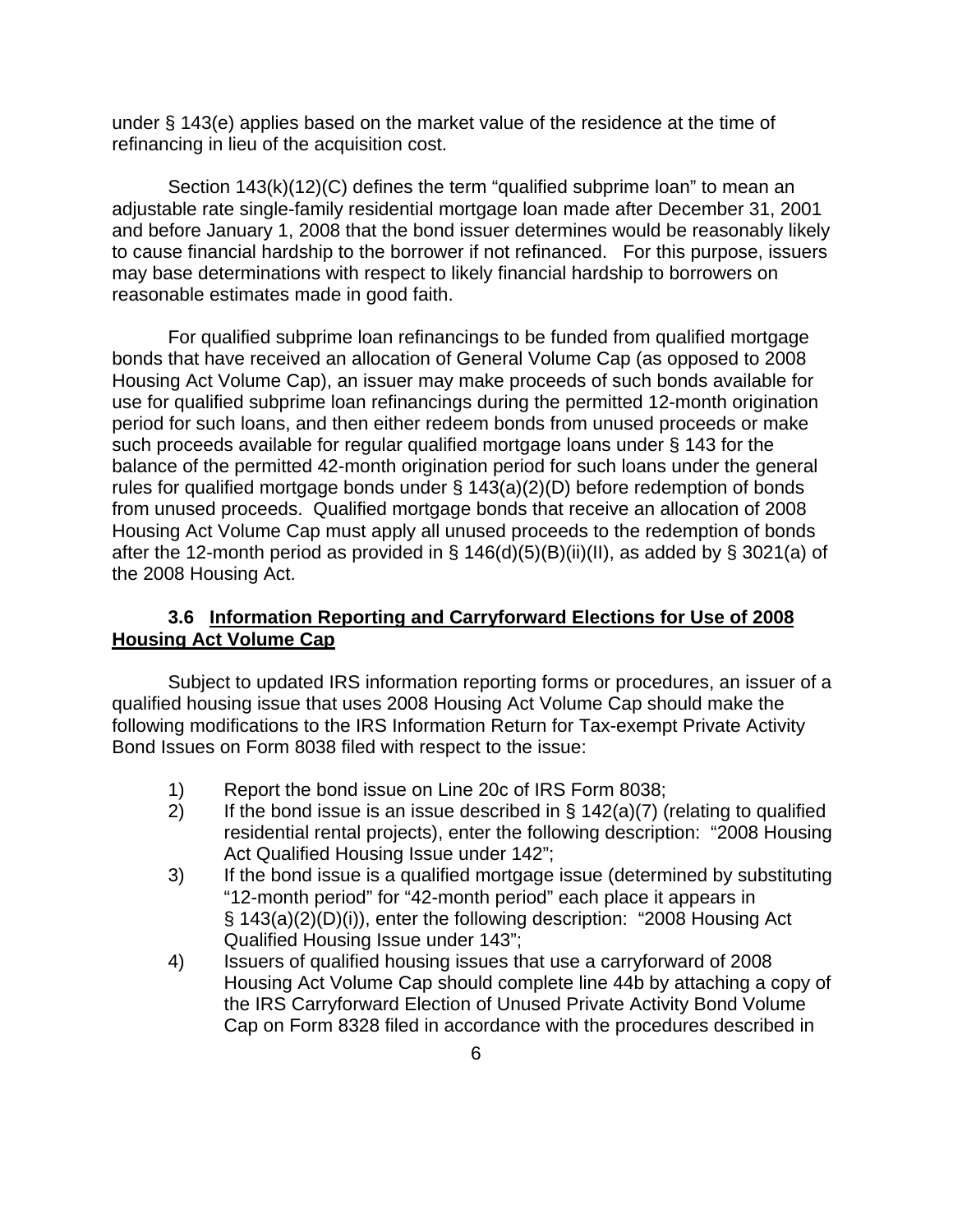this Notice for the carryforward of such unused 2008 Housing Act Volume Cap.

Subject to updated IRS information reporting forms or procedures, an issuer that has unused 2008 Housing Act Volume Cap at the end of calendar year 2008 should elect this carryforward amount by filing a separate IRS Form 8328 Carryforward Election of Unused Private Activity Bond Volume Cap on Form 8328 for such carryforward as modified by the following instructions:

- 1) Write across the top of the IRS Form 8328 the following: "Carryforward of 2008 Housing Act Volume Cap";
- 2) Complete Part I in accordance with the instructions on the form, except that, on line 9, under Report Number, enter "99" after the preprinted "9";
- 3) Complete Part II by entering the following amounts:
	- a. Line 1: Indicate total 2008 Housing Act Volume Cap of the issuer as provided in this Notice.
	- b. Line 2: Enter the aggregate amount of qualified housing issues issued in 2008 that were taken into account for purposes of the 2008 Housing Act Volume Cap.
	- c. Line 3: Enter the total amount of 2008 Housing Act Volume Cap exchanged for authority to issue mortgage credit certificates.
	- d. Line 4: Skip this line.
	- e. Line 5: Add lines 2 and 3.
	- f. Line 6: Enter unused 2008 Housing Act Volume Cap (line 1 minus line 5).
	- g. Skip lines 7 through 10j.
	- h. Line 11: Enter the total carryforward amount of 2008 Housing Act Volume Cap (not to exceed line 6).
	- i. Under "Purpose of Form" in the instructions, ignore references to the use of the carryforward for three calendar years. Carryforwards of 2008 Housing Act Volume Cap may only be used for bonds issued by December 31, 2010.
	- j. File the IRS Form 8328 by the due date provided in the instructions.

Issuers who have both unused General Volume Cap and 2008 Housing Act Volume Cap should file separate carryforward elections for each of those carryforwards. A carryforward election for General Volume Cap should follow the instructions on IRS Form 8328 and a carryforward election for 2008 Housing Act Volume Cap should follow the instructions on IRS Form 8328 with the modifications provided in this Notice.

## **SECTION 4. Use of 2008 Housing Act Volume Cap for Mortgage Credit Certificates**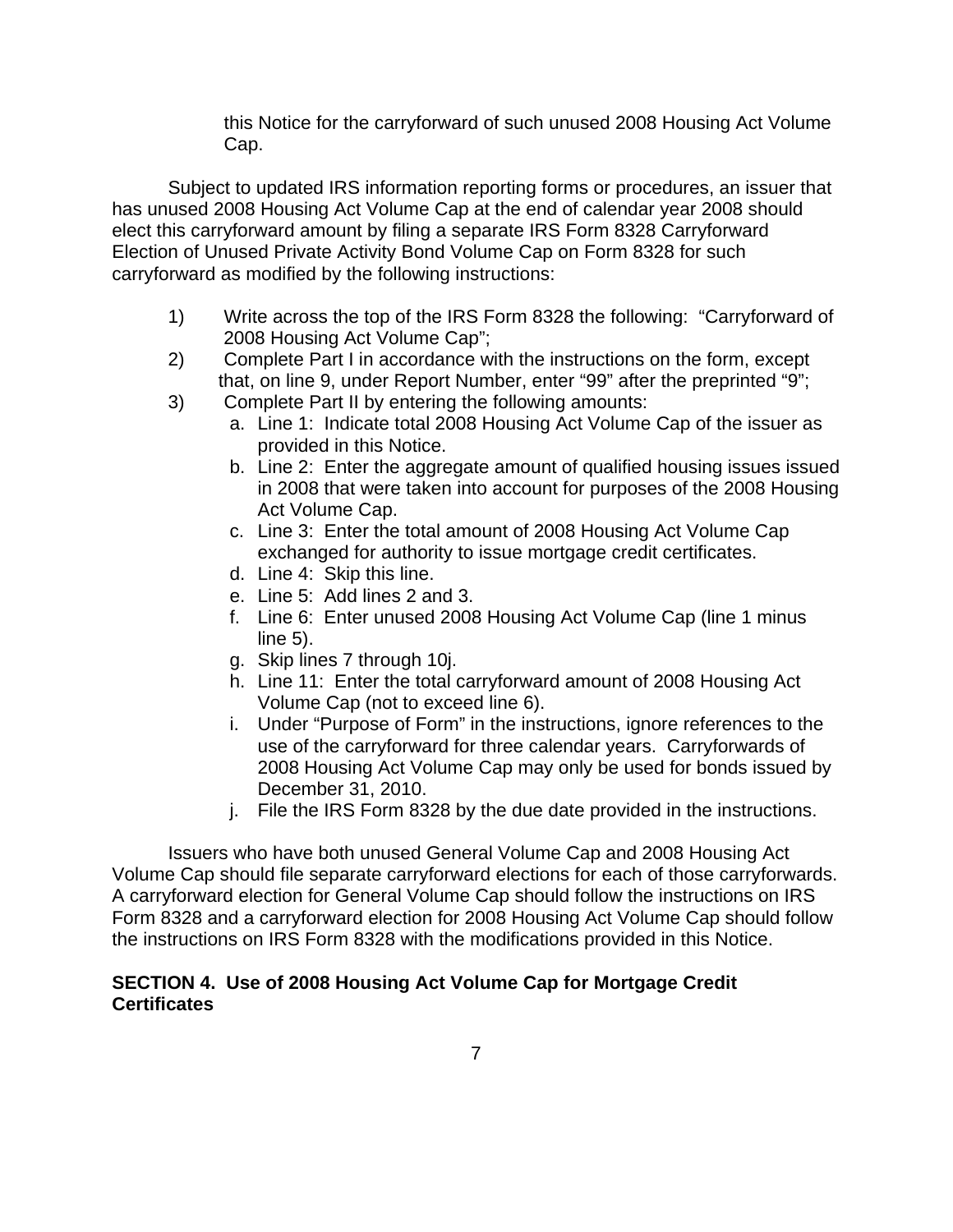In general, mortgage credit certificates under § 25 provide Federal subsidies to borrowers in the form of Federal tax credits with respect to eligible home mortgage loans that are similar to the Federal subsidies provided through qualified mortgage loans at subsidized interest rates financed with tax-exempt qualified mortgage bonds under § 143. The program restrictions on mortgage credit certificates under § 25 are substantially identical to the program restrictions on qualified mortgage bonds under § 143. Section 25(a) allows a taxpayer a credit against income tax for any taxable year in an amount equal to the product of the certificate credit rate and the interest paid or accrued by the taxpayer during the taxable year on the remaining principal of the certified indebtedness amount.

In addition, § 25(c)(2) basically allows an issuer to elect to exchange unused taxexempt private activity bond volume cap authority under § 146 with respect to qualified mortgage bonds under § 143 for a prescribed amount of mortgage certificate issuance authority. Section 146(n) provides that the applicable private activity bond volume cap authority of any issuer for any calendar year is reduced by the sum of the amount of qualified mortgage bonds that such issuer elects not to issue under § 25(c)(2)(A)(ii) during such year, plus the amount of any reduction in such ceiling under § 25(f) for noncompliance of such issuer for such year.

An interpretive question has arisen regarding whether an issuer may elect to exchange unused authority to issue private activity bonds with the 2008 Housing Act Volume Cap under § 146 for authority to issue mortgage credit certificates under § 25. For calendar years 2008 through 2010, in determining the amount of private activity bonds that an issuer may otherwise issue in such years, § 25(c)(2)(A)(ii) is applied by taking into account any 2008 Housing Act Volume Cap authority or carryforward of such 2008 Housing Volume Cap authority allocated to such issuer. Consequently, for calendar years 2008 through 2010 an issuer may elect to exchange such unused 2008 Housing Act Volume Cap authority under § 146 for mortgage credit certificate authority under § 25. Consistent with the requirements of new §  $146(d)(5)(B)(ii)(II)$  added by § 3021(a) of the 2008 Housing Act, an issuer may elect to exchange 2008 Housing Act Volume Cap authority for mortgage credit certificate authority only if the indebtedness to which the mortgage credit certificate relates is incurred within 12 months of the date of the election under  $\S 25(c)(2)(A)(ii)$  not to issue an amount of private activity bonds which it may otherwise issue during the calendar year under § 146.

In addition, an issuer may elect to issue mortgage credit certificates to refinance qualified subprime loans if it otherwise satisfies the requirements of  $\S$  143(k)(12), as added by § 3021(b) of the 2008 Housing Act. Any such qualified subprime loan refinancing must be incurred within 12 months after such election. Further, an issuer must make any such election with respect to such mortgage credit certificates by December 31, 2010.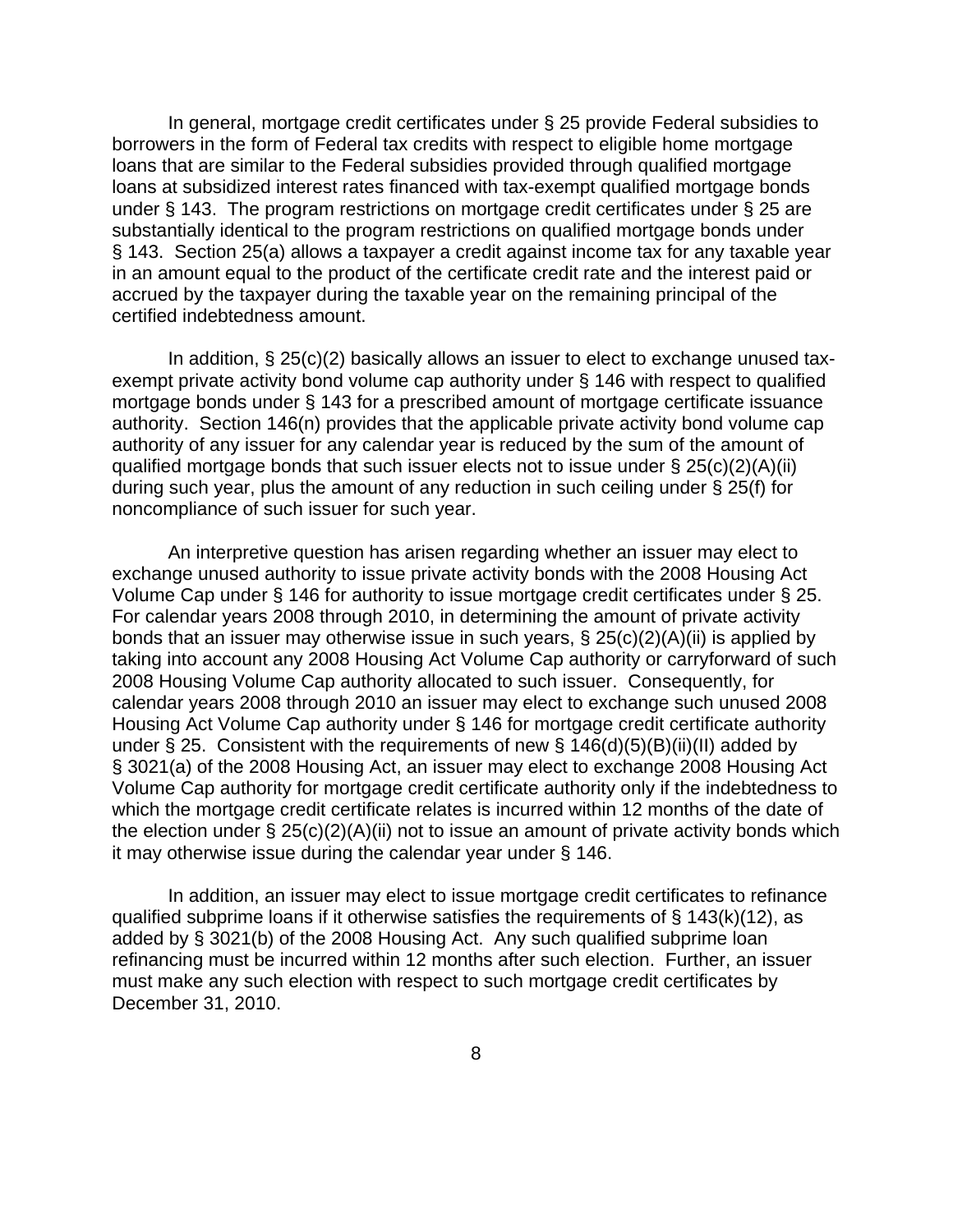#### **SECTION 5. Information Reporting of Subprime Refinancing Loans**

Issuers who issue bonds under § 143 of the Code and expect to use the proceeds for the refinancing of qualified subprime loans under § 143(k)(12), as added by § 3021 of the 2008 Housing Act, should attach a schedule to the IRS Form 8038 filed with respect to the issue that indicates the amount of proceeds that are reasonably expected to be used to refinance qualified subprime loans. An issuer must comply with this information reporting requirement regardless of whether the bonds are being issued using General Volume Cap or 2008 Housing Act Volume Cap. The issuer may determine the amount of bond proceeds that it expects to use to refinance qualified subprime loans under § 143(k) based on a reasonable good faith estimate of the amount of bond proceeds expected to be used for this purpose. Issuers who do not in fact utilize the full amount indicated on the schedule to refinance qualified subprime loans are permitted to apply such unused amounts to the financing of mortgage loans otherwise eligible to be financed under § 143.

### **SECTION 6. Exclusion of Military Basic Housing Allowances from Income for Certain Purposes Under § 142 and § 42**

In general, §§ 142(d) and 42(g) impose similar low-income set-aside restrictions on incomes of eligible residents of prescribed numbers of housing units in qualified residential rental projects and qualified low-income housing projects for purposes of eligibility for tax-exempt private activity bond financing under § 142(a)(7) and for lowincome housing tax credits under § 42, respectively. In addition, § 142(d)(2)(B) applies to determinations of income both for § 142 and § 42 purposes.

Section 3005(a) of the 2008 Housing Act renumbered § 142(d)(2)(B) as § 142(d)(2)(B)(i) and added new § 142(d)( $2$ )(B)(ii), (iii) and (iv) to the Code. Section 142(d)(2)(B)(ii) excludes military basic allowance payments under § 403 of title 37, United States Code, from income for purposes of income limitations under § 142(d)(2)(B) for certain qualified buildings. Section 142(d)(2)(B)(iii) defines a "qualified building" to mean a building located: (I) in any county in which is located a qualified military installation to which the number of members of the Armed Forces of the United States assigned to units based out of such qualified military installation, as of June 1, 2008, has increased by not less than 20 percent, as compared to such number on December 31, 2005, or (II) in any county adjacent to a county described in subclause (I). Section 142(d)(2)(B)(iv) defines a "qualified military installation" to mean any military installation or facility that has at least one thousand members of the Armed Forces of the United States assigned to it as of June 1, 2008.

The following list identifies military instillations that are deemed to be qualified military installations that satisfy the 20 percent population increase requirement under § 142(d)(2)(B)(iii)(I) for purposes of the exclusion of basic housing allowance payments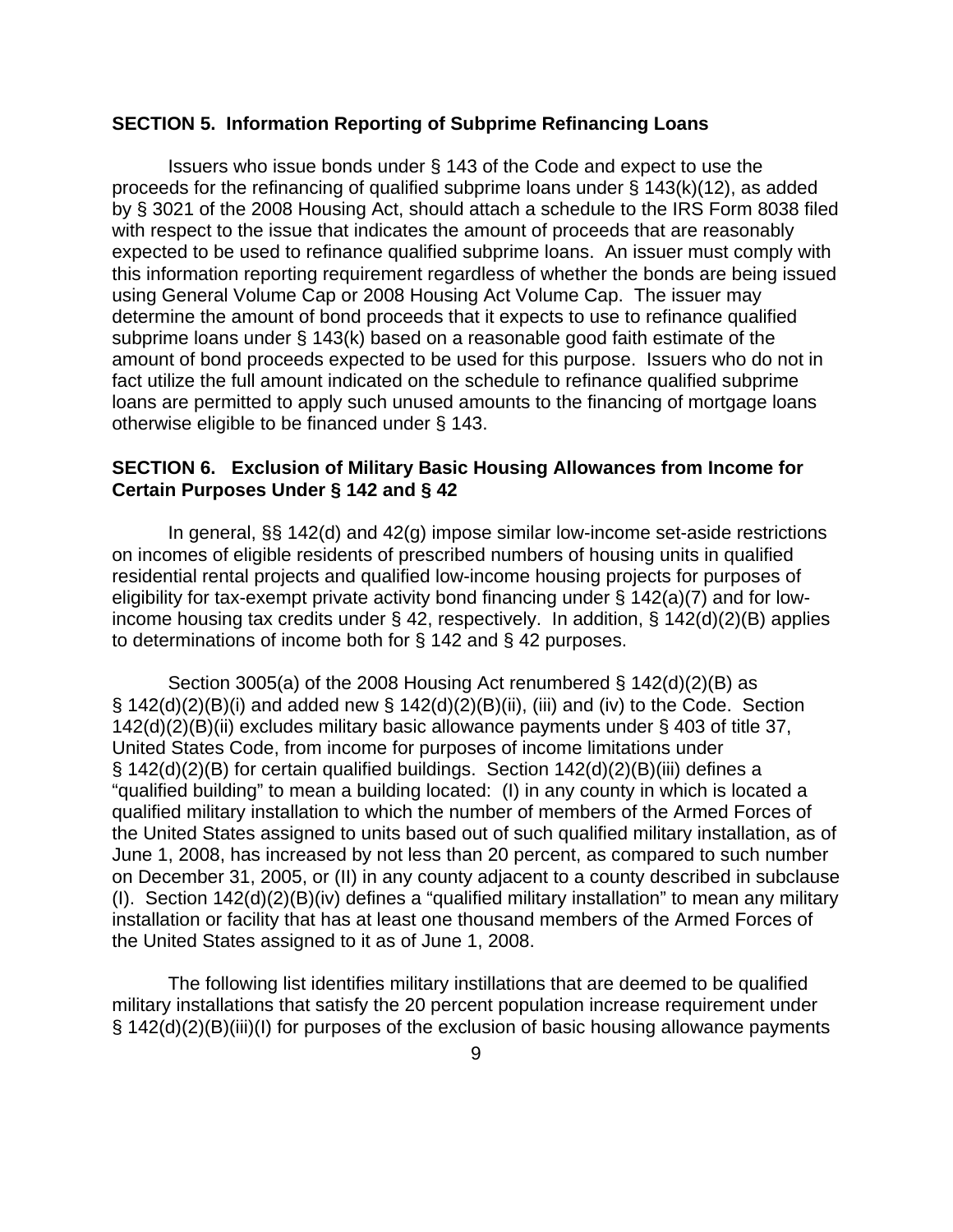to military members in determining income under § 142(d)(2)(B). The Internal Revenue Service will update this list if it receives additional information indicating that other military installations should receive the same treatment. Issuers may rely on this list for income determinations made after the date of enactment of the 2008 Housing Act and before any successor list is published. The following list is not meant to be exclusive and any qualified military installation within the meaning of  $\S$  142(d)(2)(B)(iv) which satisfies the percentage requirements of  $\S$  142(d)(2)(B)(iii)(I) would be eligible to receive similar treatment regardless of its failure to be included in this list or in any future updates.

| <b>Name of Military Installation</b>                   | <b>State</b>   |
|--------------------------------------------------------|----------------|
| U.S. Air Force Academy                                 | Colorado       |
| <b>Fort Shafter</b>                                    | Hawaii         |
| <b>Fort Riley</b>                                      | Kansas         |
| Annapolis Naval Station (including U.S. Naval Academy) | Maryland       |
| Fort Jackson                                           | South Carolina |
| <b>Fort Bliss</b>                                      | Texas          |
| Fort Hood                                              | Texas          |
| Dam Neck Training Center Atlantic                      | Virginia       |
| <b>Naval Station Bremerton</b>                         | Washington     |

Section 3005(b) of the 2008 Housing Act limits the scope of application of this exclusion of basic housing allowances from income under § 142(d)(2) in a number of significant technical respects, as described therein. Further, this exclusion is inapplicable to tax-exempt bonds for qualified residential rental projects issued under § 142(a)(7) unless the project also receives low-income housing tax credits under § 42.

## **SECTION 7. Temporary Authority for Federal Home Loan Banks to Guarantee Tax-Exempt Bonds**

Section 3023 of the 2008 Housing Act added new § 149(b)(3)(A)(iv) to provide a temporary exception to the general restriction against Federal guarantees of tax-exempt bonds under § 149(b) for certain guarantees made by Federal Home Loan Banks. In particular, new § 149(b)(3)(A)(iv) provides that this Federal guarantee restriction is inapplicable to a guarantee by a Federal Home Loan Bank made in connection with the "*original issuance*" (emphasis added) of a bond during the period beginning on the date of enactment of the 2008 Housing Act and ending on December 31, 2010 (or a renewal or extension of a guarantee so made). Section 3023(b) of the 2008 Housing Act also adds new § 149(b)(3)(E) which requires guarantees by a Federal Home Loan Bank to meet certain safety and soundness collateral requirements as described therein.

An interpretive question has arisen regarding the meaning of an "original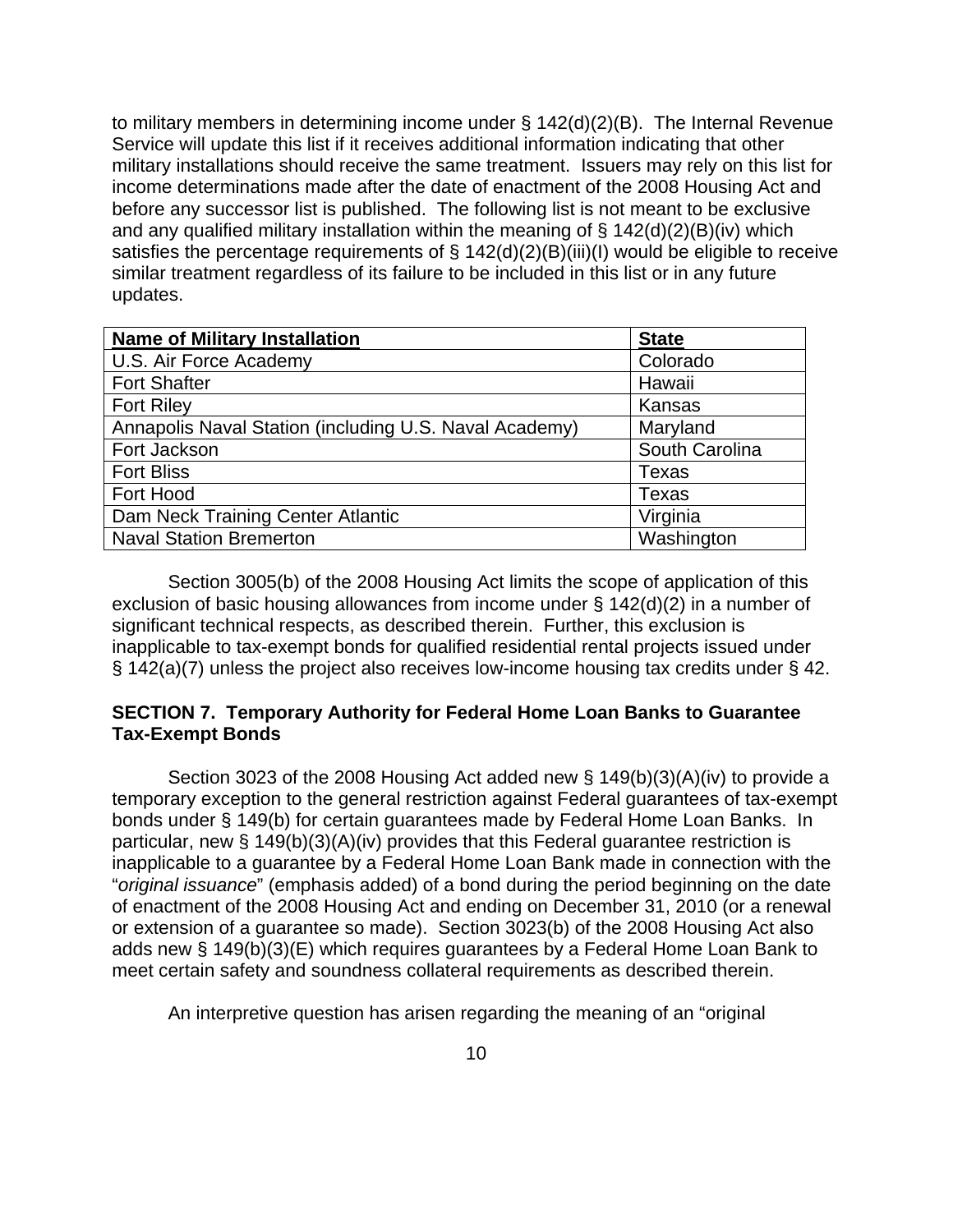issuance" during the relevant period and whether both bonds for new money purposes (e.g., to finance construction or acquisition costs in the first instance) and refunding bonds for refinancing purposes may be treated as originally issued during the relevant period and thereby be eligible for Federal Home Loan Bank guarantees. For this purpose, any tax-exempt bond, including a bond for new money purposes and a bond that is part of a refunding issue (as defined in § 1.150-1(d) of the Income Tax Regulations) that is issued during the relevant period may be eligible for Federal Home Loan Bank guarantees under new § 149(b)(3)(A)(iv).

### **SECTION 8. Effective Date**

 This Notice is effective as of the date of enactment of the 2008 Housing Act on July 30, 2008.

#### **SECTION 9. Effect on Other Documents**

 Notice 88-80, 1988-2 C.B. 396, is modified to the extent provided by Section 6 of this Notice for the periods applicable under section 3005 of the 2008 Housing Act.

#### **SECTION 10. Paperwork Reduction Act**

The information collection contained in this Notice has been approved by the Office of Management and Budget (OMB) in accordance with the Paperwork Reduction Act (44 U.S.C. chapter 35) under control number 1545-2119. Under the Paperwork Reduction Act, an agency may not conduct or sponsor and a person is not required to respond to a collection of information unless it displays a valid OMB control number.

The collections of information in this Notice are in Section 3.6 and Section 5. The information is required in order to report tax-exempt bond issues that receive allocations of the 2008 Housing Act Volume Cap, to report the carryforward of unused amounts of 2008 Housing Act Volume Cap, and to report the estimated amount of proceeds expected to be used to refinance qualified subprime loans. This information will be used to quantify the use and carryforward of 2008 Housing Act Volume Cap and the refinancing of qualified subprime loans. The collections of information are mandatory. The likely respondents are state or local governmental issuers of taxexempt housing bonds.

We estimate the total number of respondents to be 100 and the total annual responses to be 150. We estimate it will take 2 hours to comply. Estimates of the annualized cost to respondents for the hour burdens shown are not available at this time.

Books or records relating to a collection of information must be retained as long